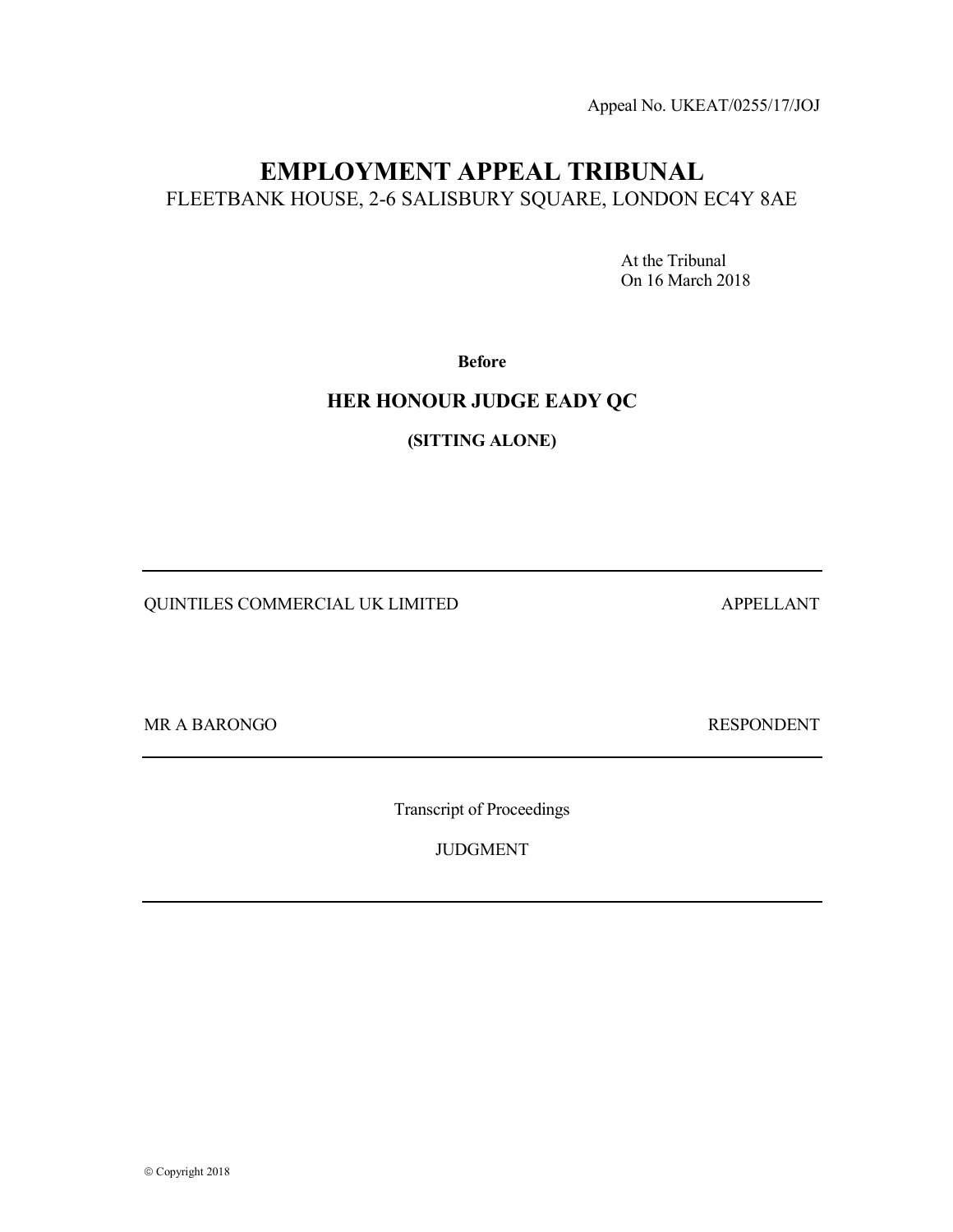## **APPEARANCES**

For the Appellant MS TALIA BARSAM (of Counsel) Instructed by: QuintilesIMS Alba Campus Rosebank Livingston EH54 7EG

For the Respondent MR BEN NORMAN (of Counsel) Instructed by: Laveer Legal Ltd 11th Floor Regent House Heaton Lane Stockport SK4 1BS

UKEAT/0255/17/JOJ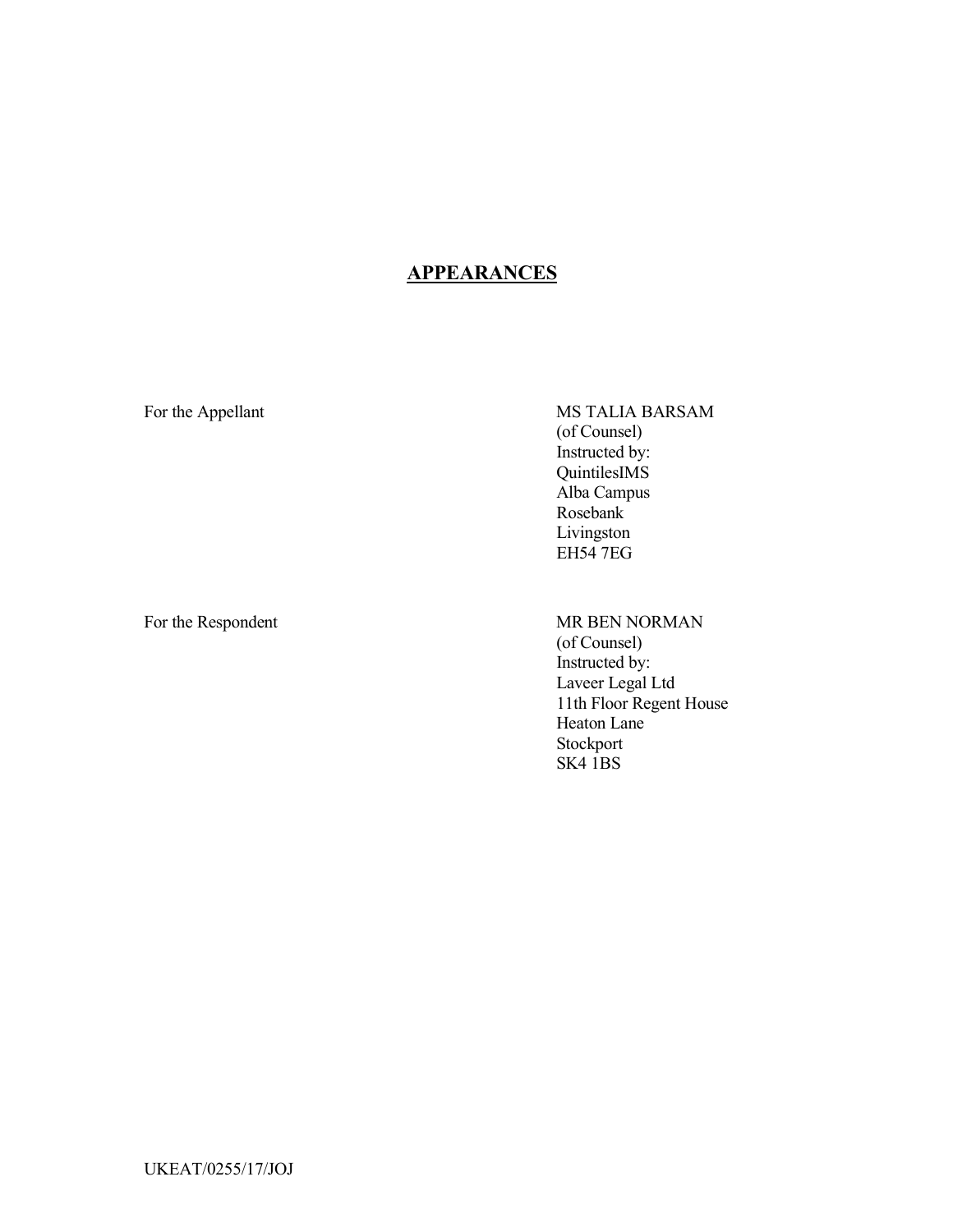#### **SUMMARY**

## UNFAIR DISMISSAL - Reasonableness of dismissal

Unfair dismissal - reasonableness of the dismissal - section 98(4) **Employment Rights Act 1996** The Claimant was dismissed, on notice, for a reason relating to his conduct; initially this was found to amount to gross misconduct but, on his internal appeal, the Respondent accepted it was more properly to be categorised as serious misconduct. The ET found the Claimant's dismissal for this reason was unfair: it had been unreasonable to characterise his conduct as gross misconduct at the original dismissal decision and once it was recognised it was something less - serious misconduct - that meant a warning was the only reasonable response, dismissal was not. The Respondent appealed.

Held: allowing the appeal.

The ET had unduly restricted its assessment of the fairness of the dismissal for the purposes of section 98(4) ERA by assuming as a general rule that a finding of conduct short of gross misconduct meant dismissal for a first offence was necessarily unfair; section 98(4) made no such prescription and the ET had failed to demonstrate it had correctly approached the question of fairness, alternatively, it had impermissibly substituted its view as to the appropriate sanction for that of the reasonable employer in the particular circumstances of the case.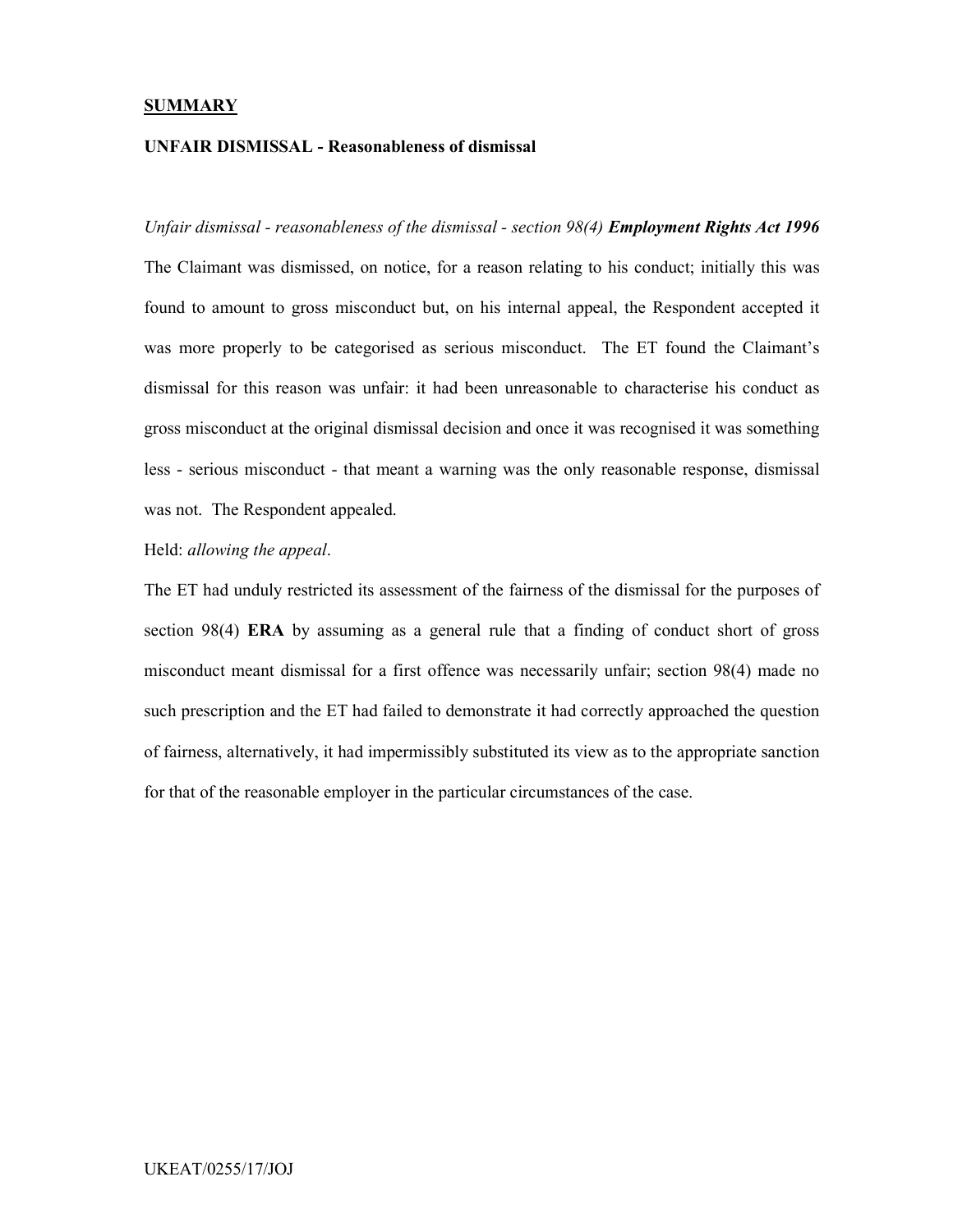A

B

#### **HER HONOUR JUDGE EADY QC**

### **Introduction**

1. The questions raised by this appeal are essentially twofold: (1) in finding that there had been an unfair dismissal, did the Employment Tribunal ("ET") err by apparently distinguishing serious misconduct from gross misconduct when the statutory question was simply whether the dismissal for a reason related to conduct? and/or, more generally, (2) did it make the mistake of substituting its view for that of the employer?

D

2. In this Judgment, I refer to the parties as the Claimant and Respondent, as below. This is the Full Hearing of the Respondent's appeal from a Judgment of the Reading ET (Employment Judge Smail, sitting alone, over two days in March 2017). The parties were both legally represented before the ET: Mr Norman of counsel appeared for the Claimant, as he does today, the Respondent then represented by its solicitor. By its Judgment, the ET upheld the Claimant's complaint that he had been unfairly dismissed by the Respondent, although it found he had contributed to his dismissal by one-third. The Respondent's appeal was permitted to proceed on the bases I have identified in the opening paragraph of this Judgment; the Claimant resists the appeal, essentially relying on the reasoning of the ET.

F

E

#### The Relevant Background and the ET's Decision and Reasoning

G

3. The Respondent supplies sales staff for pharmaceutical companies. It employed the Claimant as a Medical Sales Representative from 1 October 2012, latterly selling drugs for Astra Zeneca ("AZ"). On 5 January 2016, the Claimant was dismissed on notice (his employment actually terminated on 5 February 2016) for two acts of misconduct: first, failing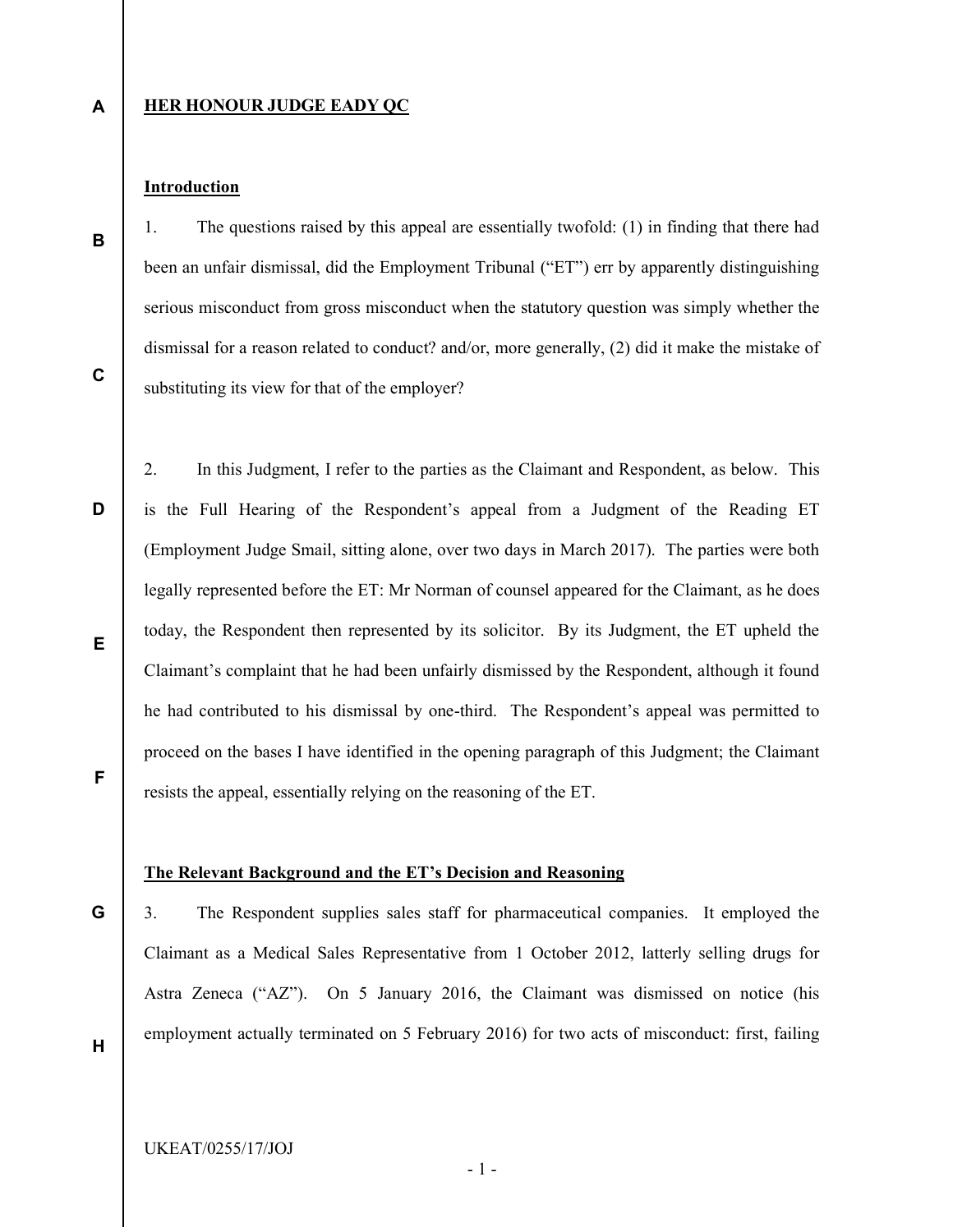to complete AZ's compliance online training course by the deadline of 3 November 2015, and second, failing to attend AZ's compulsory pioneer training course on 19 November 2015.

B

A

4. The Claimant did not deny either of these matters, and further accepted that they amounted to misconduct on his part. In mitigation, he contended he had been dealing with other matters; he had not intentionally failed to engage with the training, but had prioritised other work commitments. As the ET noted, in October 2015, the Claimant had been placed on a Performance Improvement Plan; this was not a good time for him.

D E F 5. In any event, the Respondent proceeded to hold a disciplinary hearing in respect of the two misconduct matters identified above. This was chaired by the Claimant's line manager, Mr Dempster, and it took place by telephone. The Claimant had not objected to that, although with hindsight felt it may have been prejudicial. As the ET noted, that was not a course prohibited either by the Respondent's own policy or the ACAS Code of Practice on Disciplinary and Grievance Procedures 2015 ("ACAS Code"). It might not have been best practice, but it was not of itself unfair. During the course of the disciplinary hearing, the Claimant had referred to certain mitigating factors but Mr Dempster did not consider these sufficient. He concluded trust and confidence had been destroyed and determined the Claimant should be dismissed on notice, for gross misconduct.

G

6. The Claimant appealed and his appeal was heard by one of the Respondent's Directors, Mr Athey, who took the view that the Claimant had been guilty of serious rather than gross misconduct, but also thought that trust and confidence had broken down and upheld the decision to dismiss.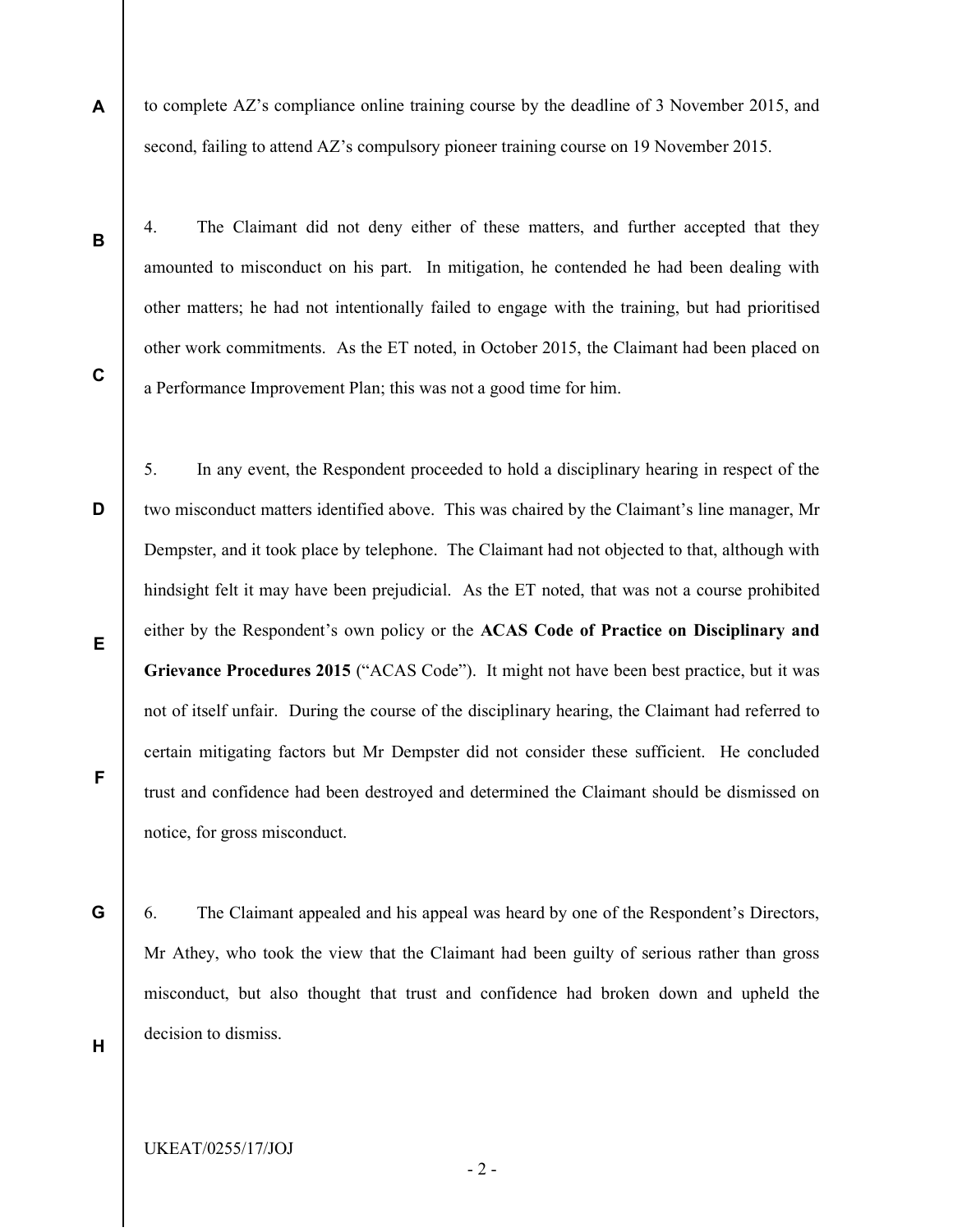7. The ET considered that the ultimate characterisation of the Claimant's misconduct as serious rather than gross had significant implications in this case, holding as follows:

> "14. … Once the misconduct is characterised as serious and not gross, it means that warnings are to apply. This Claimant had no previous live warnings on his file. That meant he came as someone with a clean record into this disciplinary hearing. If the Respondent had believed and reasonably so that his misconduct had been gross, then that could furnish a reason for not applying warnings. However, the characterisation of the misconduct as serious on appeal means that the failure to issue a warning renders the dismissal unfair. Serious misconduct would have entitled any sort of warning including a final written warning but the express rejection of gross misconduct renders this dismissal unfair. …"

C D E 8. The ET further considered that Mr Dempster's characterisation of the two training issues as gross misconduct did not accord with the Respondent's disciplinary policy and demonstrated he had taken into account matters other than the actual charges before him; as the Claimant's line manager, he had been involved in issues relating to the Claimant's performance more generally. While it was not wrong for Mr Dempster to have chaired the disciplinary hearing, it was all the more important that he was careful to limit what he took into account to the matters actually before him and he had failed to do that. The ET concluded that the

Claimant's dismissal had been unfair as:

"21. … the misconduct was not reasonably characterised as gross rather than serious; and indeed, the Respondent on appeal characterising it as serious rather than gross means that a warning was the only reasonable response, and dismissal was outside it, within the terms of the Respondent's policy and general unfair dismissal law, the Claimant having a clean record."

F

A

B

9. The approach adopted was further underlined when rejecting any suggestion that there should be a Polkey reduction (Polkey v  $A \to D$ ayton Services Ltd [1988] 1 AC 344 HL):

G

H

"22. ... I am not persuaded that a *Polkey* reduction is the correct concept because the characterisation of the misconduct as serious not gross means the Respondent should not have been in dismissal territory. …"

10. The ET further summarised its conclusion in that regard, as follows:

"31. The particular issue in the case is whether dismissal was a sanction open to a reasonable employer. As soon as the appeal officer, rightly in my judgment, characterised the matter as serious misconduct and expressly not as gross misconduct, the Respondent could only reasonably be in warnings territory given that the Claimant had a clean disciplinary record. This was so under its own policy and under the general law of unfair dismissal."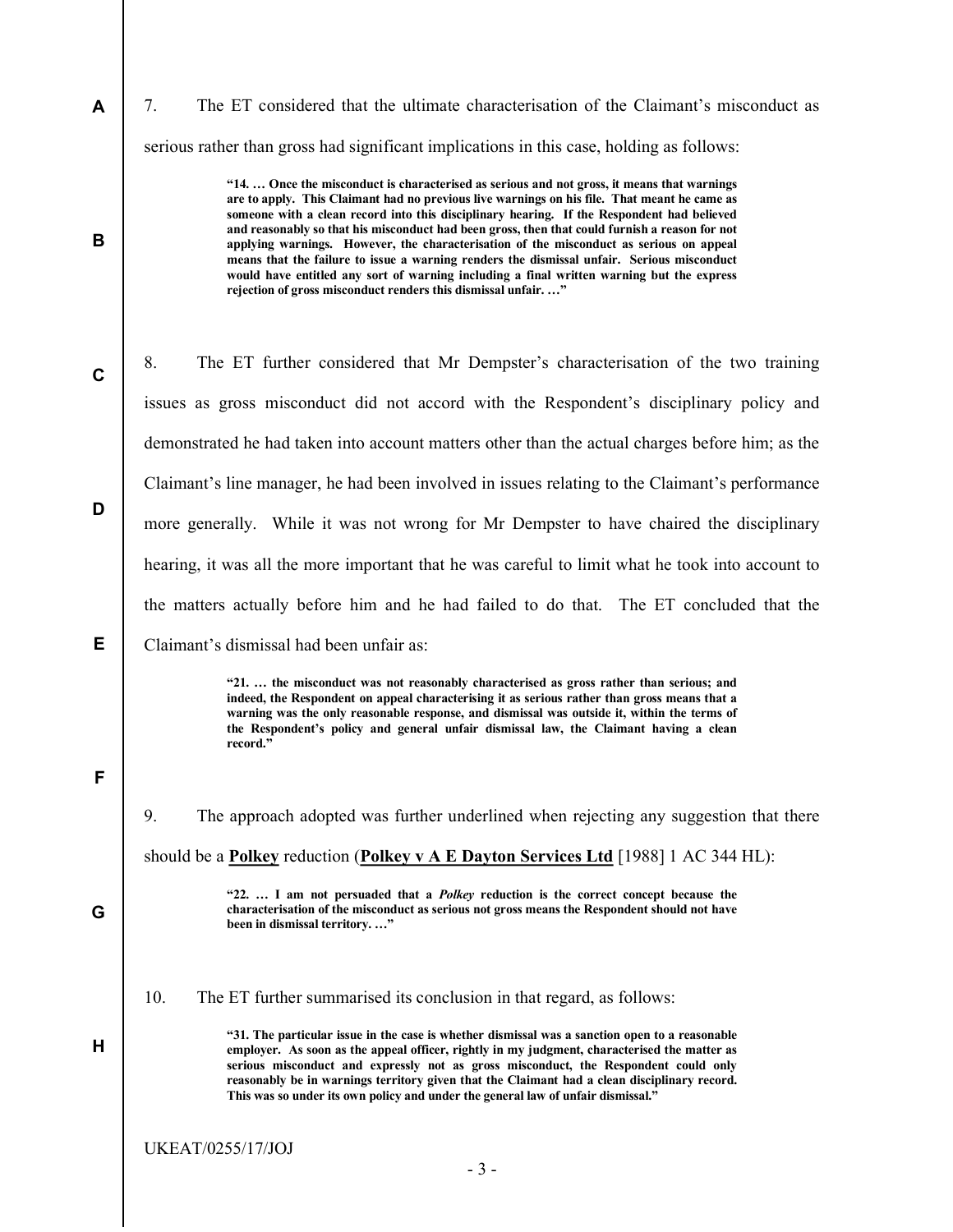A 11. That said, the ET agreed that the Claimant had been unprofessional and guilty of serious misconduct; he had thereby contributed to his dismissal and it was fair to reduce his compensation by one-third to take account of this.

B

## Submissions

#### The Respondent's Case

C

12. The Respondent observes that, by section 98(2)(b) of the Employment Rights Act 1996 ("ERA"), a dismissal is capable of being fair if it is for a reason which "relates to the conduct of the employee". The reference to conduct is in general terms; there is no requirement that it amount to gross misconduct. Section 98(4) ERA required the ET to focus on the particular circumstances of the case. That meant it should avoid applying a standard approach to a case without first considering whether the case properly justified such an approach, see Jefferson (Commercial) LLP v Westgate UKEAT/0128/12 (19 July 2012, unreported) and Airbus UK Ltd v Webb [2008] IRLR 309 CA.

E

F

G

H

D

13. In this case, the ET's principal error was to move automatically from the Respondent's conclusion that the Claimant was guilty of conduct falling short of gross misconduct to a finding that dismissal for a first offence was necessarily unfair. That error either resulted from a failure to apply section 98(4) correctly (that is, by asking whether the Respondent acted reasonably in all the circumstances in dismissing the Claimant for the identified misconduct), or amounted to an impermissible substitution of the ET's own view for that of the Respondent.

14. The ET had appeared to state as a proposition of law that any dismissal for conduct short of gross misconduct in the absence of prior warnings would be unfair but there was no authority for such a proposition and no such requirement under section 98(4). By focusing only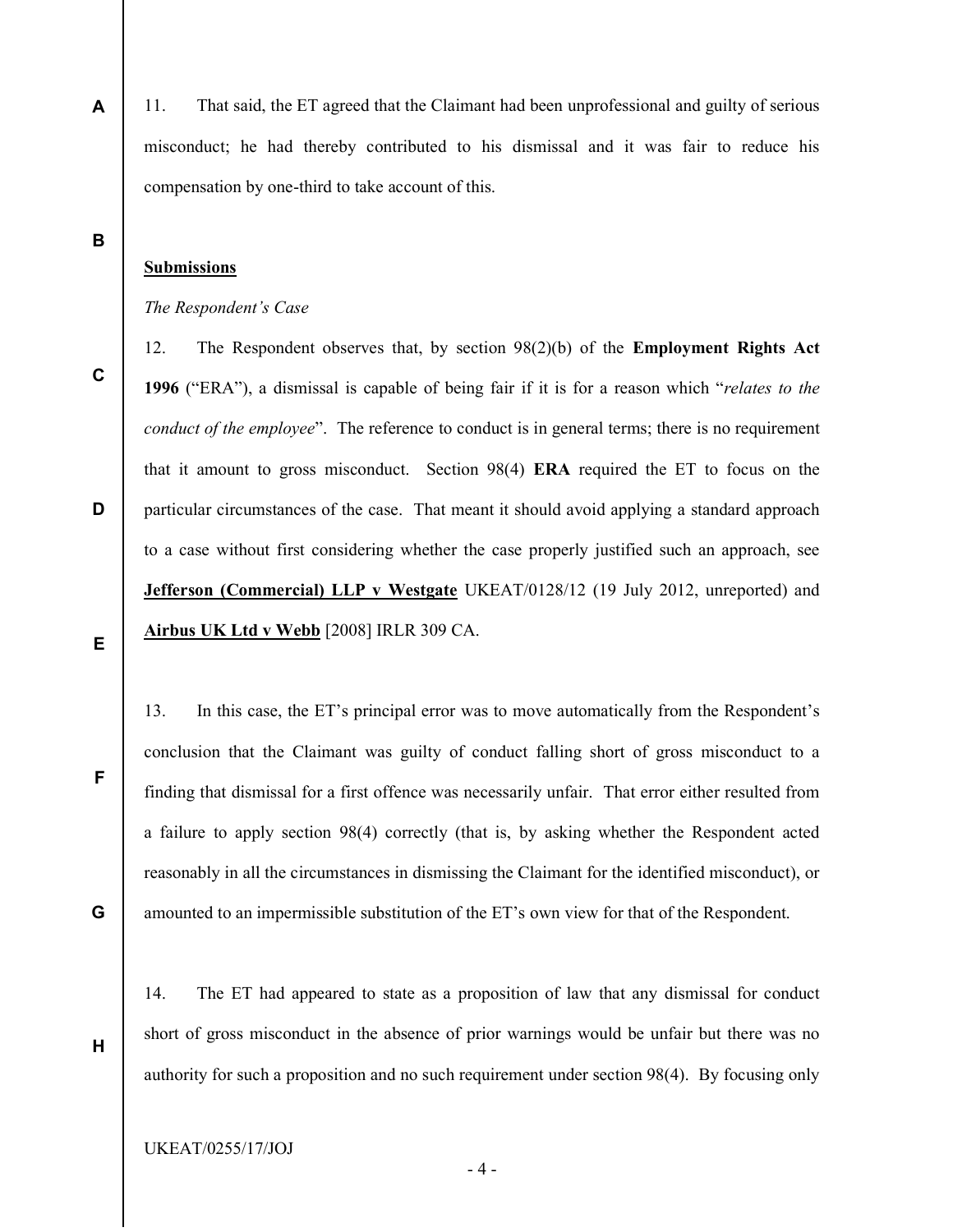B

A

C

matters, including the impact that his poor work record had on the Respondent's decision making and, more generally, the loss of trust and confidence in his ability to undertake his role to the required standards. The ET had unduly fixated on the precise label given to the Claimant's misconduct, losing sight of the statutory test. In the ACAS Code, gross misconduct was defined as conduct so serious in itself, or having such serious consequences, as to justify summary dismissal for a first offence. Whilst the nature of the conduct was of utmost significance when assessing whether an employee was reasonably dismissed without notice (see Burdett v Aviva Employment Services Ltd UKEAT/0439/13), that was not the case when assessing the fairness of a decision that the employee was guilty of conduct falling short of gross misconduct and should be dismissed but on notice. In this regard, the Respondent's policy on conduct might be relevant to the question of reasonableness, but it could not be determinative. It was unclear whether, and to what extent, the ET had regard to the disciplinary policy, but, in any event, the policy did not define serious misconduct or state what would be the potential outcome of such a finding, although it did suggest that in exceptional circumstances misconduct short of gross misconduct might warrant dismissal for a first offence.

on the Claimant's clean disciplinary record, the ET had failed to consider other relevant

E

D

F

G

15. The ET could also be seen as having adopted a substitution mindset: it had wrongly focused on what it considered was a reasonable sanction rather than whether the sanction applied fell outside the range of reasonable responses (suggesting it had placed itself in the position of the employer to determine what was the appropriate sanction rather than considering whether the decision taken by the Respondent was within the reasonable band). The ET had also concluded that the examples of gross misconduct identified in the Respondent's disciplinary policy "point to misconduct of a worst character than the two examples in this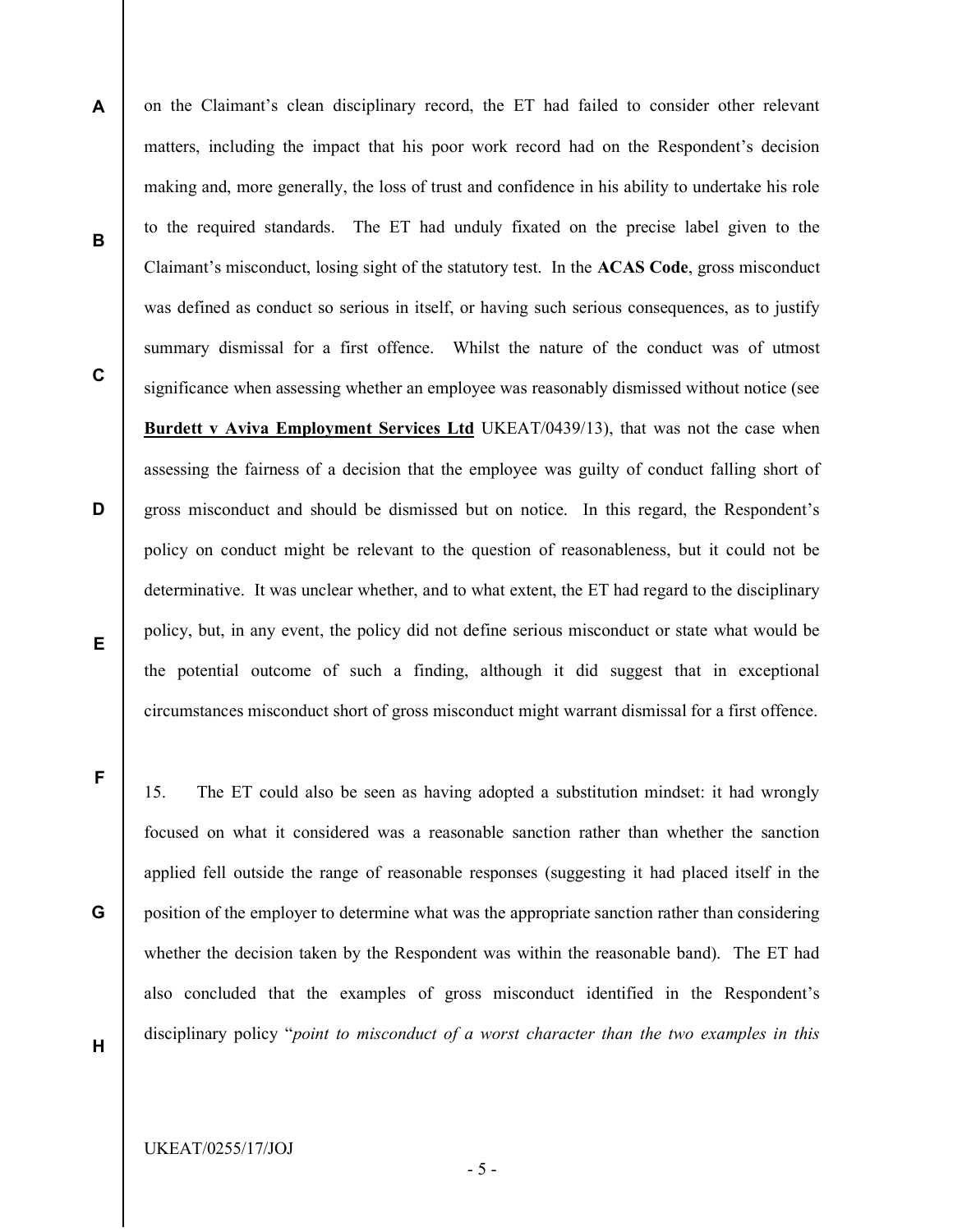case" (paragraph 18); that suggested it had substituted its view of the severity of the offence, akin to the error made by the ET in Tayeh v Barchester Healthcare Ltd [2013] IRLR 387 CA.

#### The Claimant's Case

16. For the Claimant it is contended that the ET had demonstrably asked itself the correct question: that is, whether the misconduct identified was reasonably treated as a sufficient reason for dismissing the Claimant. In asking this question, the Respondent's own characterisation of the Claimant's misconduct under its policy was relevant, both as to the seriousness with which the conduct was to be viewed and to the fairness of the sanction. Here, the distinction drawn on appeal between gross misconduct and serious misconduct meant this was to be seen as a case falling within the general category of misconduct under that policy. It was common ground that the ET had been right to have regard to the decision reached at the appeal stage - that this was a case of serious rather than gross misconduct - the appeal being part of the dismissal process (Taylor v OCS Group Ltd [2006] IRLR 613). That, however, meant it was relevant that the Respondent's own policy provided that misconduct falling short of gross misconduct:

> "… generally … does not warrant dismissal on the first occasion, other than in exceptional circumstances. Repeated instances of general misconduct, in conjunction with a valid warning, can, however, result in dismissal." (Page 2 of the policy)

F

17. The Respondent had not sought to rely on any exceptional circumstances and the ET could be taken to have had in mind the effect of the Respondent's own disciplinary policy when it observed that "Once the misconduct is characterised as serious and not gross, it means that warnings are to apply" (paragraph 14). The ET had further itself determined that the dismissing manager's characterisation of the Claimant's conduct as gross misconduct had fallen outside the band of reasonable responses, hence, the reference to the Respondent's disciplinary policy and the examples given there of acts of gross misconduct (which pointed to conduct of worse character than that in issue in this case). The ET had not, however, solely had regard to

C

B

A

E

D

G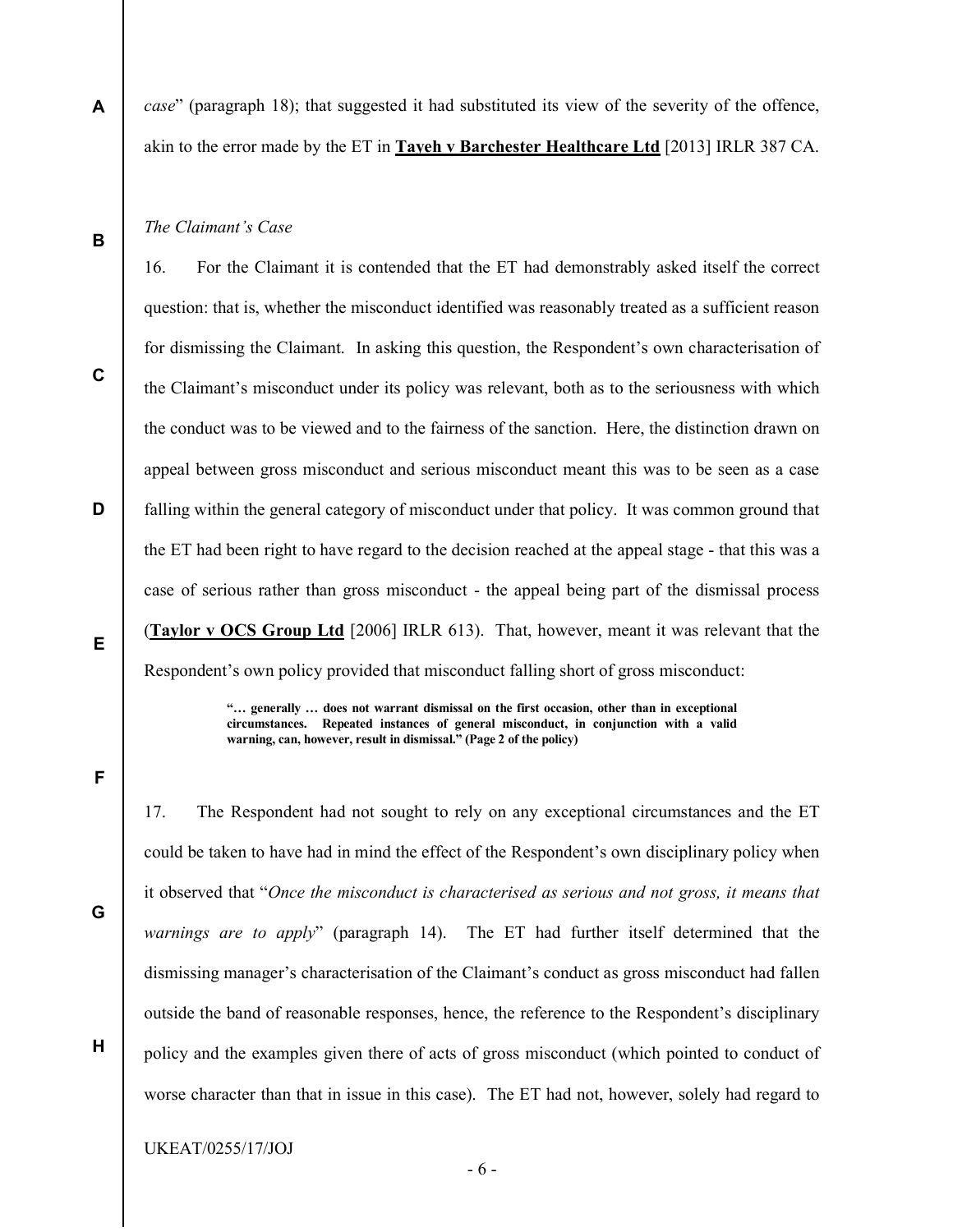- A B the Respondent's policy but had also viewed the decision reached through the prism of general unfair dismissal law, and the ET's references to what was "reasonable", at various stages of its reasoning, could be taken as the application of the band of reasonable responses test; on that basis, it had permissibly concluded that the misconduct in issue was not reasonably treated as sufficient reason for dismissing the Claimant.
- C

D

E

F

18. These findings disclosed no error of substitution. The ET was applying the correct legal test as to whether the decision reached by the Respondent was in the reasonable band. It did not find that the only circumstance that the Respondent had been entitled to take into account was the existence or not of prior warnings, nor did the ET exclude the possibility that other factors might have been relevant. Rather the ET permissibly and correctly assessed the seriousness and reasonableness of sanction, considering the Respondent's own categorisation of seriousness, and the sanctions provided under its own policy, and also considering what was reasonable under unfair dismissal law more generally. In carrying out that assessment the ET properly had regard to the Respondent's reason for dismissal - the two acts of serious misconduct - the Respondent had not dismissed the Claimant for wider performance failings (specifically, Mr Dempster had said it was the particular failings relating to the two AZ training matters that had destroyed trust and confidence).

## Discussion and Conclusions

G

H

19. The ET was concerned with the Claimant's complaint of having been unfairly dismissed; its touchstone was, therefore, section 98 of the ERA. By section 98(2) it is provided that a dismissal is capable of being fair if it is for a reason which "relates to the conduct of the employee". Although the correct categorisation of the conduct - whether gross misconduct or something less - will be crucial when determining a complaint of wrongful dismissal, where the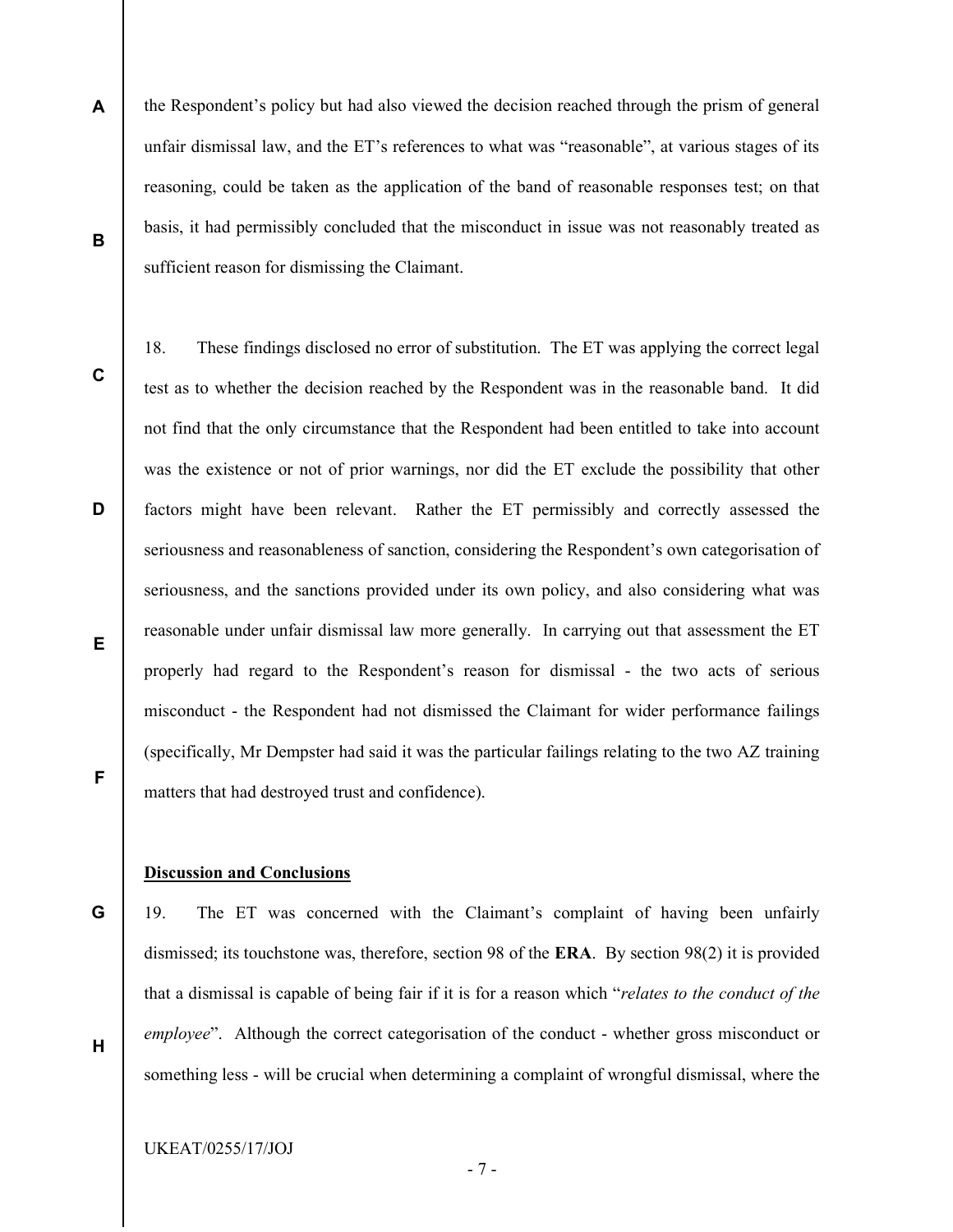A B employee has been dismissed without notice or with short notice, under section 98 a dismissal is not rendered automatically unfair if the conduct properly falls to be categorised as something less than gross misconduct: it is capable of being a fair dismissal provided simply it is for a reason relating to the employee's conduct.

20. Here, the ET having found that the reason for the Claimant's dismissal did relate to his conduct, the issue was whether the decision to dismiss was fair for the purposes of section 98(4) ERA. While the Respondent had the burden of proving its reason for dismissal and that it was a reason falling within section 98(1) or (2), when considering fairness for the purposes of section 98(4), the burden was neutral as between the parties.

21. Section 98(4) ERA provides:

C

D

E

F

G

H

"(4) … the determination of the question whether the dismissal is fair or unfair (having regard to the reason shown by the employer) -

(a) depends on whether in the circumstances (including the size and administrative resources of the employer's undertaking) the employer acted reasonably or unreasonably in treating it as a sufficient reason for dismissing the employee, and

(b) shall be determined in accordance with equity and the substantial merits of the case."

22. In assessing the question of fairness for these purposes, it is common ground that it was relevant for the ET to have regard to the entirety of the dismissal process including the appeal stage (Taylor v OCS Group Ltd). The ET was, moreover, bound to assess the Respondent's actions and decisions against the standard of the band of reasonable responses of the reasonable employer in the particular circumstances of the case. It was, therefore, not for the ET to judge the Respondent's decision against what it - the ET - would have done; it had, rather, to assess what had occurred in terms of the range of reasonable responses of the reasonable employer in those circumstances: did the Respondent's conduct and decisions fall outside that range?

UKEAT/0255/17/JOJ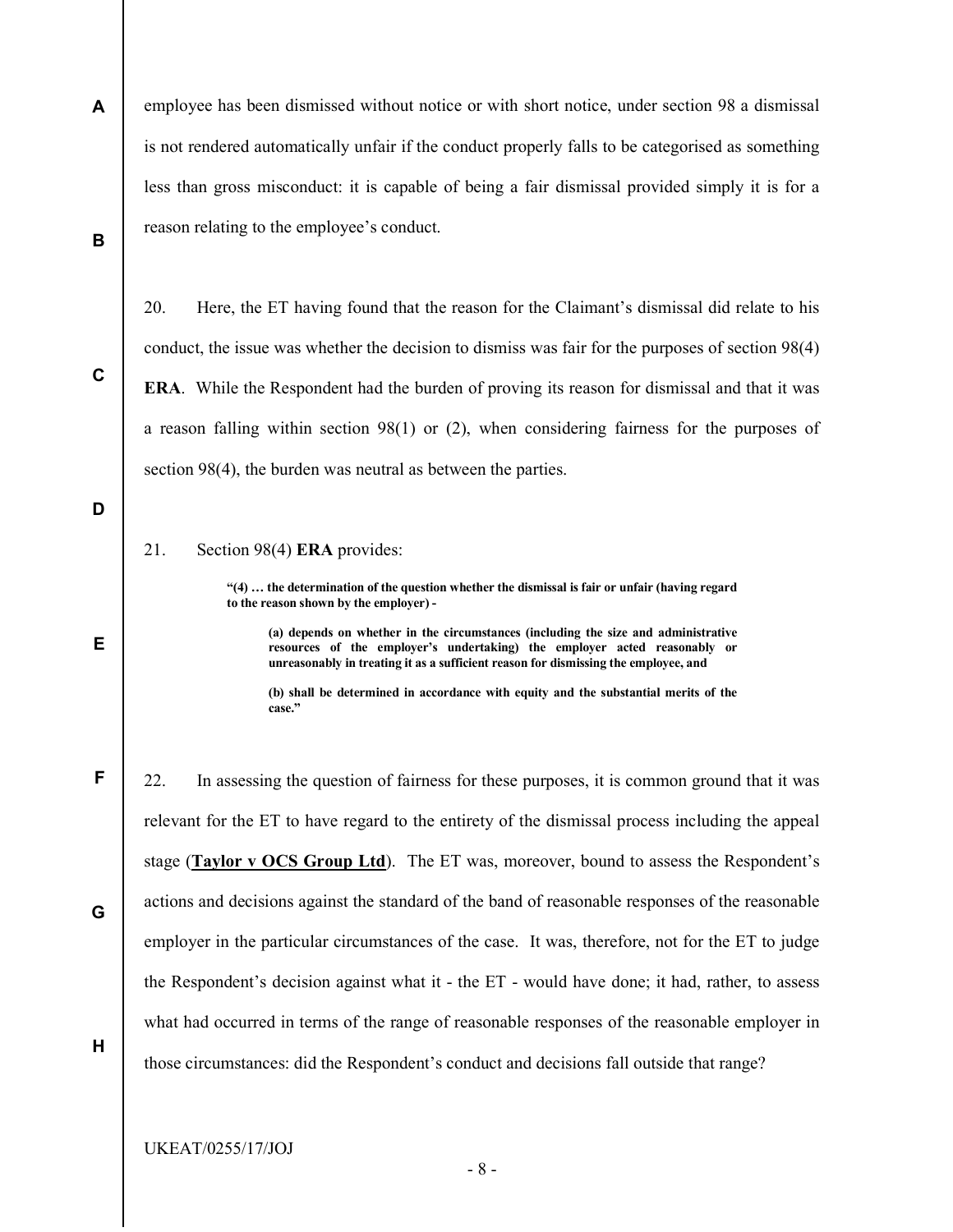A B 23. In carrying out that assessment, the ET was bound to keep in mind the language of section 98(4). That provision does not lay down any rule that, absent earlier disciplinary warnings, a conduct dismissal for something less than gross misconduct must be unfair. It may be that in most cases an ET will find that a dismissal in such circumstances falls outside the band of reasonable responses, but it should be careful not to simply assume this is so, as if it were a rule laid down by section 98(4); it is not.

C

D

E

F

24. Here, the Respondent had ultimately determined that the Claimant's conduct was properly to be characterised as 'serious' rather than 'gross' misconduct. It still, however, concluded he should be dismissed, although this was to be on notice rather than a summary dismissal. For its part, the ET had to assess the decision to dismiss in those circumstances against the band of reasonable responses.

25. Although the ET seems not to have referred to the ACAS Code for this purpose, it might have seen it as relevant that in the ACAS Code it is suggested that acts of gross misconduct will be those acts that are so serious in themselves, or have such serious consequences, that they may call for dismissal for a first offence (see paragraph 23 of the ACAS Code). If that weighed with the ET, however, it is not apparent from its reasoning.

G

H

26. It was also open to the ET to consider the Respondent's disciplinary policy as relevant to this assessment. In submissions on the appeal, both parties have placed reliance on that policy: the Respondent observes that it allows that conduct falling short of gross misconduct might still result in a dismissal; the Claimant counters that this is only envisaged where there are exceptional circumstances. Both arguments may have merit, but the short point is that the ET's reasoning does not reveal any particular reliance on the approach laid down in the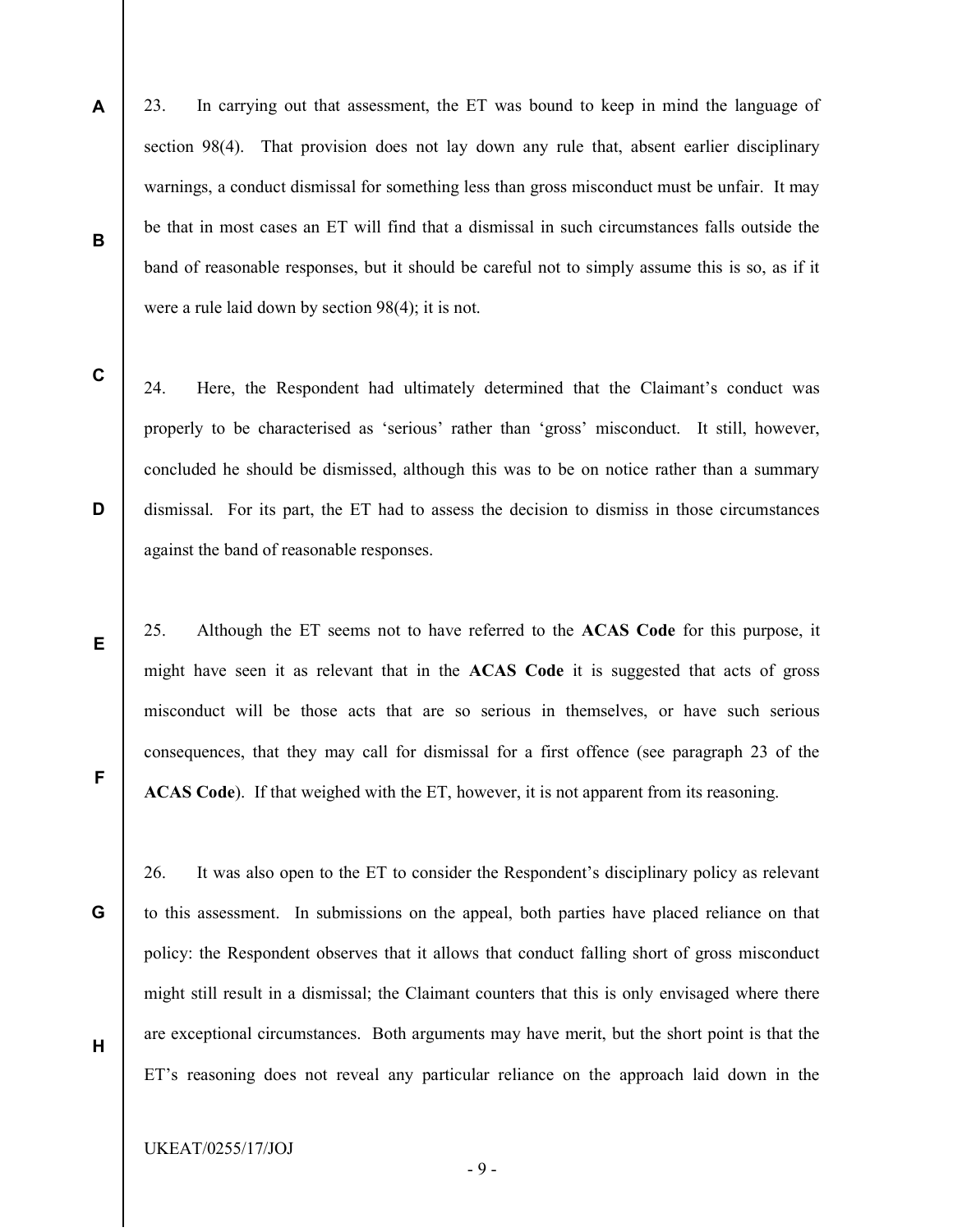A B Respondent's policy. Indeed, having regard to the ET's explanation of its approach, it is hard to avoid the conclusion that it proceeded upon an assumption that, once the misconduct was characterised as serious and not gross, this was not a case where the Respondent could fairly dismiss (see, in particular, how the ET explained its approach at paragraphs 14, 21, 22 and 31).

27. For the Claimant, it is said that I can infer the ET was intending to refer to what was

C

D

allowed under the Respondent's policy and/or to what it had concluded followed from its application of the band of reasonable responses test. I am, however, not persuaded this is what the ET was saying. First, because the language used suggests the ET saw this approach - that, absent earlier warnings, it would be wrong to dismiss for conduct falling short of gross misconduct - as a rule, or proposition of law. Second, because the ET does not use the language of the band of reasonable responses test but seems to assert what it had concluded was the reasonable response, which would suggest an error of substitution. Third, because even if the ET did have in mind the Respondent's policy, it (i) failed to allow for the fact that this stated that dismissal in such cases might still be the appropriate sanction in exceptional circumstances and/or (ii) still needed to keep sight of the statutory test it was bound to apply to ask whether, in these particular circumstances, the decision to dismiss the Claimant was fair.

E

F

G

H

28. The particular circumstances of this case apparently included the Respondent's concern that it could no longer trust the Claimant to meet the standards required of him for his work. Its case was that this informed the decision to dismiss - not just the two acts of serious misconduct, but those acts seen against the background of the performance issues relating to the Claimant. The ET alluded to these matters as informing Mr Dempster's decision to dismiss, but did not ask whether these might have been relevant when determining the fairness or otherwise of the sanction. I do not suggest that the ET would not have been entitled to find that dismissal still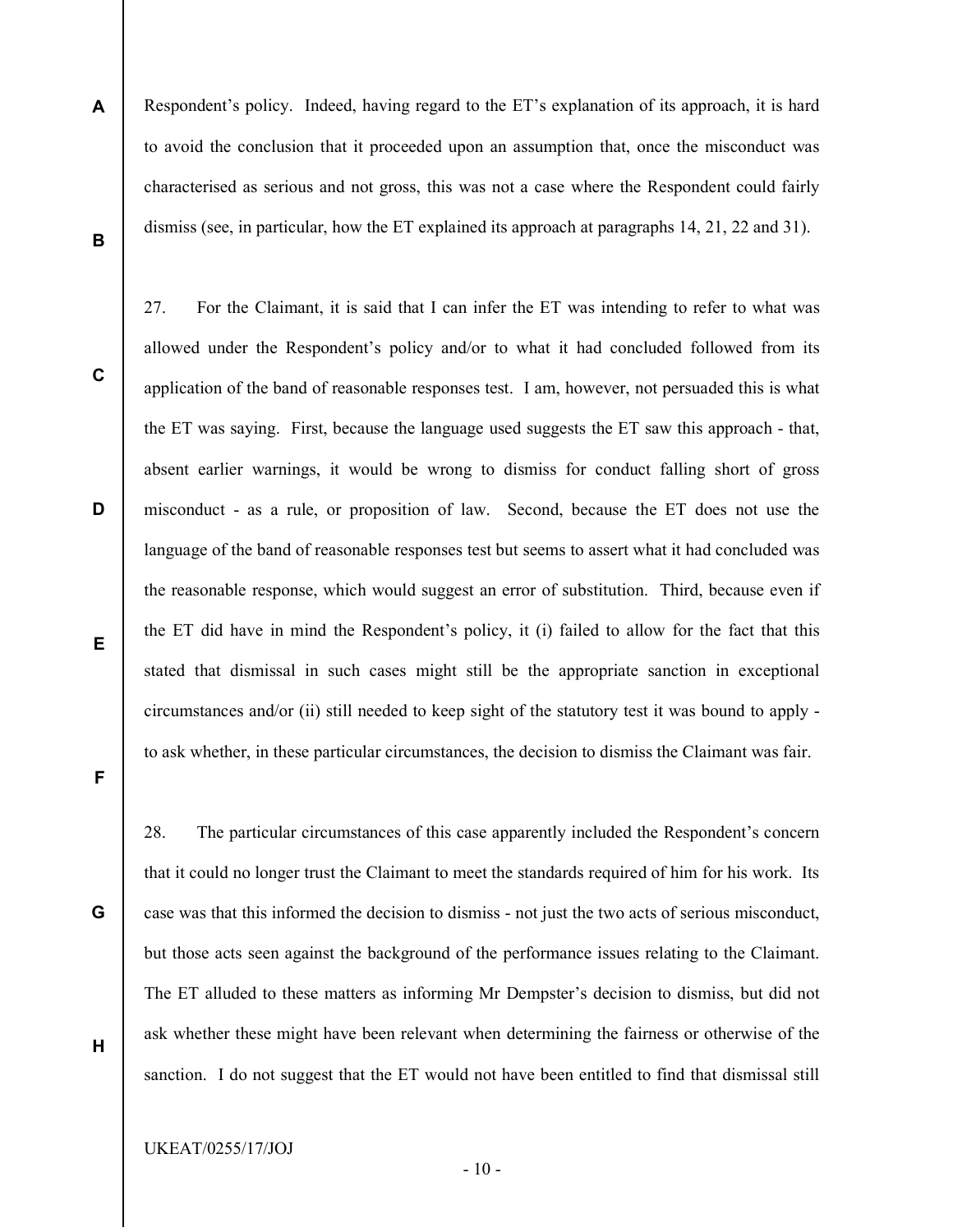A B C fell outside the band of reasonable responses, but the Judgment implies that the ET simply failed to consider this as part of the relevant factual matrix. That seems to have been because the ET unduly restricted its view of what was relevant, by adopting an impermissibly rigid view that, where the conduct in issue fell short of gross misconduct, dismissal could only be the appropriate sanction if there are other warnings in place. The approach also seems, however, to have been informed by what the ET considered was the case, the substitution of its own view as to what was the correct course for that of the Respondent (as suggested by the ET's explanation as to how it construed the nature of the conduct in issue). In either event, there is nothing to suggest the ET considered the question of sanction by applying the band of reasonable responses test to the circumstances of this case, keeping in mind the language of section 98(4).

D

E

F

G

H

29. That being so, in my judgment the ET's approach in this case was flawed: it unduly limited the potential range of reasonable responses by applying a general rule as to when dismissal might be fair in cases of conduct falling short of gross misconduct, when no such rule is laid down by section 98(4). Further, or alternatively, it fell into the substitution trap, imposing its own view as to the appropriate sanction rather than conducting an assessment of the Respondent's decision against the band of reasonable responses test. In either event, the conclusion is rendered unsafe and the appeal must be allowed.

## **Disposal**

30. It is common ground that this is not a matter where it would be appropriate for the EAT to reach its own view, in substitution for that of the ET. The assessment of fairness for section 98(4) purposes is for the ET and this matter must therefore be remitted. For the Respondent it is said that this should be to a different ET; the Claimant contends that it should return to the same ET.